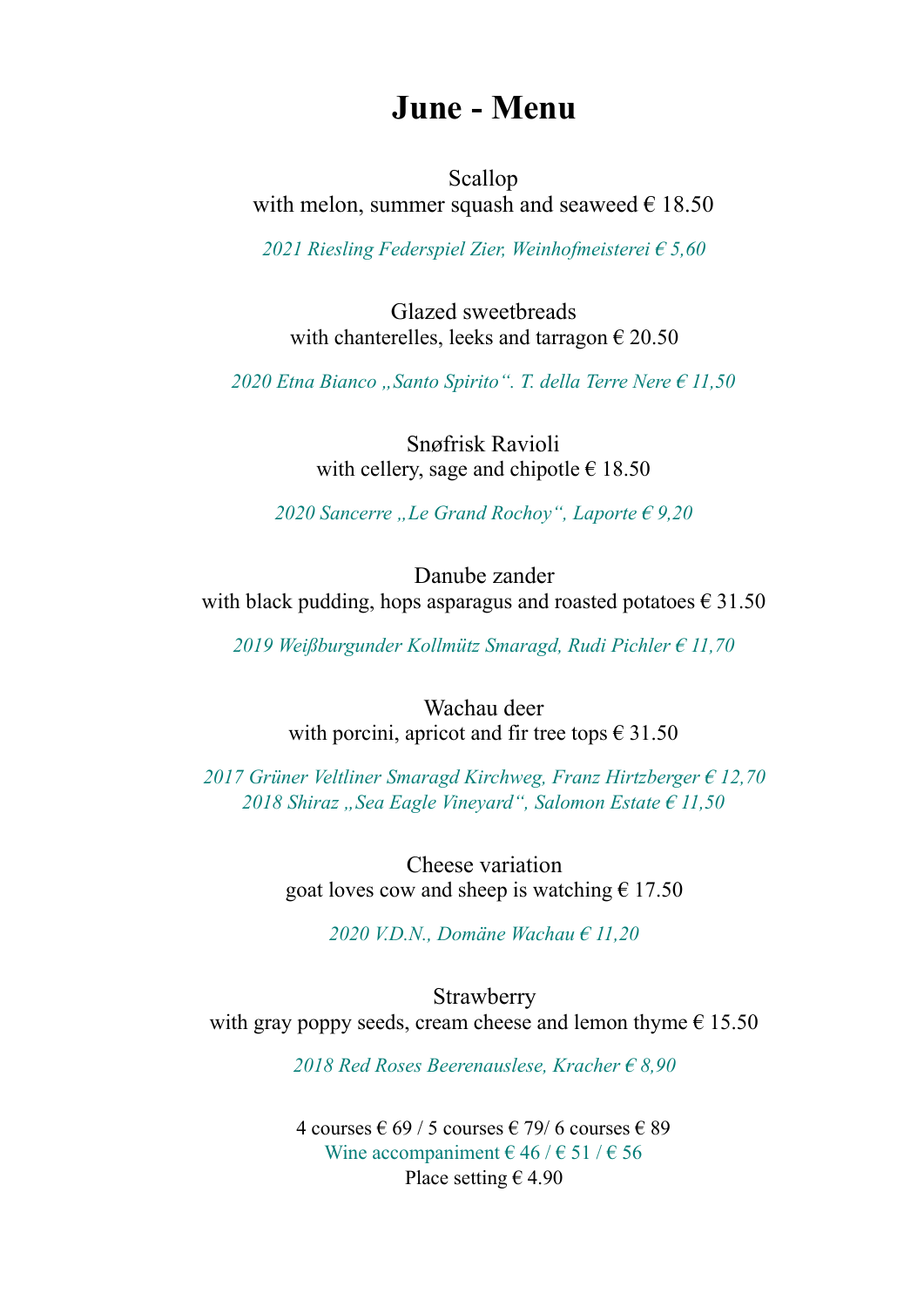## **Hofmeister - Menu**

Cucumber with sheep yoghurt, radish and mustard seed  $\epsilon$  18.50

*2021 Sauvignon Blanc, Markus Huber € 5,50* 

Nettle soup with red shrimp and lemongrass  $\epsilon$  10.50

*2018 TO, Velich € 8,20* 

Chicory with chickpeas, sesame and elderflower  $\epsilon$  18.50

*2019 Muskat Ottonel Smaragd, Eder € 6,10* 

Turbot with peas, kohlrabi and yuzu  $\epsilon$  31.50

*2017 Rötgen "Große Lage", Heymann-Löwenstein € 11,70* 

Old dairy cow with eggplant, anchovies, rocket  $\in$  31.50

*2019 Grauburgunder Reserve, Allram € 10,90 2018 Pinot Noir "P" Reserve, P. Achs € 13,00* 

Lime, organic vodka and mint  $\epsilon$  9.50

*Refreshment* 

Pistachio with nougat and cherry  $\epsilon$  15.50

*2017 Trockenbeerenauslese Ried Zieregg, Tement € 9,90* 

4 courses € 69 / 5 courses € 79/6 courses € 89/7 courses € 99 Wine accompaniment  $\in$  46 /  $\in$  51 /  $\in$  56 /  $\in$  61 Place setting  $\epsilon$  4.90